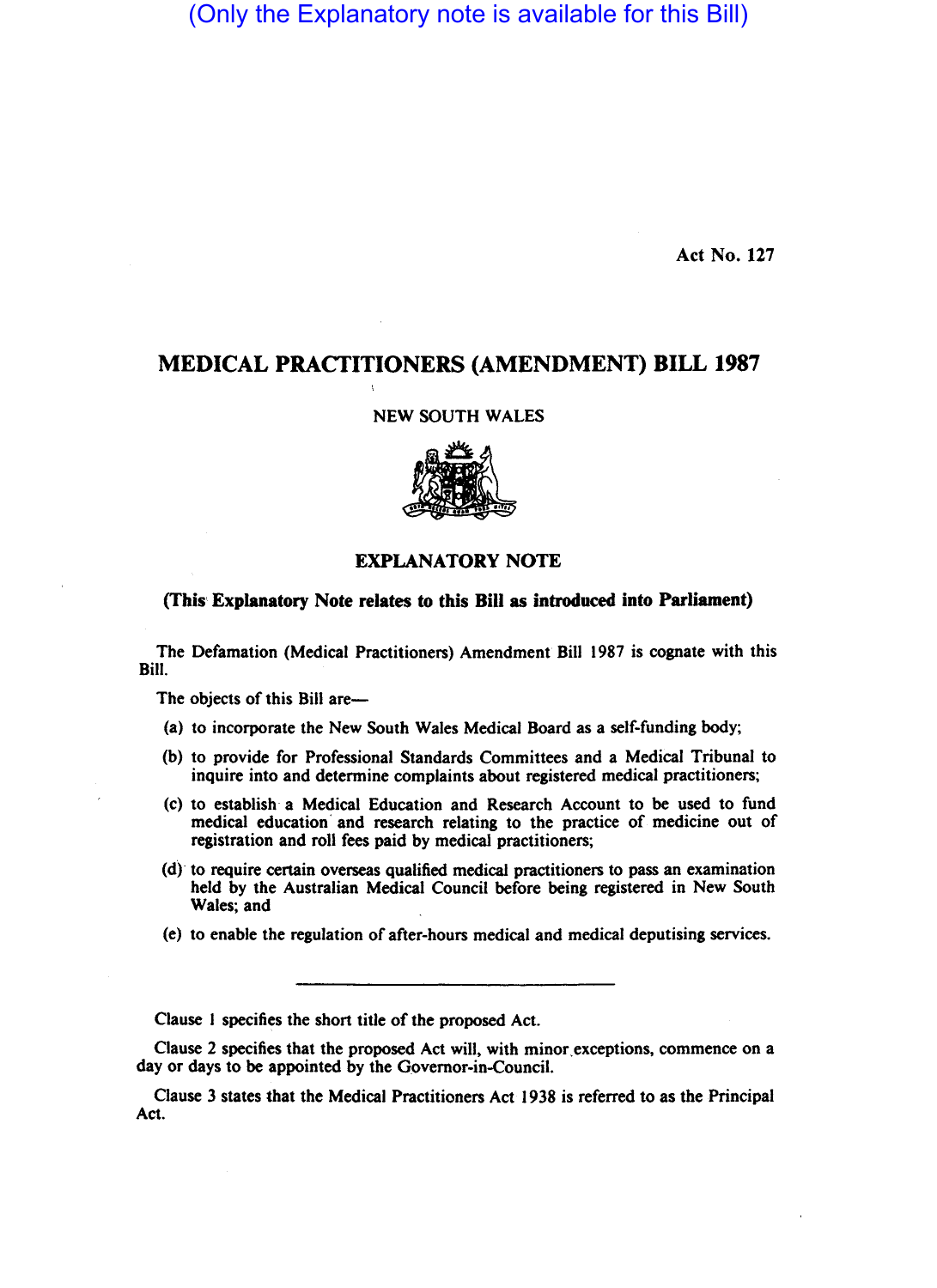Clause 4 gives effect to the schedules of amendments.

Clause 5 repeals the Medical Practitioners (Private Health Establishments) Amendment Act 1982.

Clause 6 amends Schedule 2 to the Public Finance and Audit Act 1983, so as to make the Board subject to the provisions of that Act.

Clause 7 gives effect to the schedule of savings and transitional provisions.

### SCHEDULE 1-AMENDMENTS TO THE PRINCIPAL ACT RELATING TO THE NEW SOUTH WALES MEDICAL BOARD

Schedule 1 (1) inserts into section 3 (Interpretation) of the Principal Act definitions of "Australian Medical Council", "Board", "Deputy President" and "Registrar", as well as a provision defining "function" and "the exercise of a function". The definition of "Member" is omitted.

Schedule I (2) substitutes Part 11 of the Principal Act with a new Part 11 (The New South Wales Medical Board) containing the following proposed sections:

- Section 5 (The Board) constitutes the New South Wales Medical Board. The Board will consist of 18 members, including 10 registered medical practitioners nominated by members of the medical profession. Of the remaining members, 6 will be nominated by the Minister, at least 2 of whom will be persons who are conversant with the interests of patients as consumers of medical services.
- Section 6 (Staff of the Board) empowers the Board to employ staff and, with the concurrence of the Health Administration Corporation, to fix their conditions of employment.
- Section 7 (Registrar) provides for the appointment of a Registrar who will be the chief executive officer of the Board.
- Section 8 (Committees) enables the Board to establish committees to assist it in connection with the exercise of any of its functions.
- Section 9 (Functions of the Board) sets out additional functions of the Board, including the promotion and maintenance of high standards of medical practice, advising the Minister and publishing and distributing information about the Principal Act and its regulations to medical practitioners and other interested persons.
- Section 10 (Financial provisions) provides for the payment by the Board of the expenses of administering the Principal Act and of the Medical Services Committee out of fees paid to the Board under the Principal Act.
- Section 11 (Medical Education and Research Account) obliges the Board to establish a Medical Education and Research Account into which such amounts as are determined by the Board are to be paid from registration and roll fees received by the Board. The Account will be used to fund medical education and research connected with the practice of medicine and for other purposes.
- Section 12 (Disclosure of information) makes it an offence to disclose, except in certain cases, information obtained in connection with the administration or execution of the Principal Act and imposes a maximum fine of \$1,000.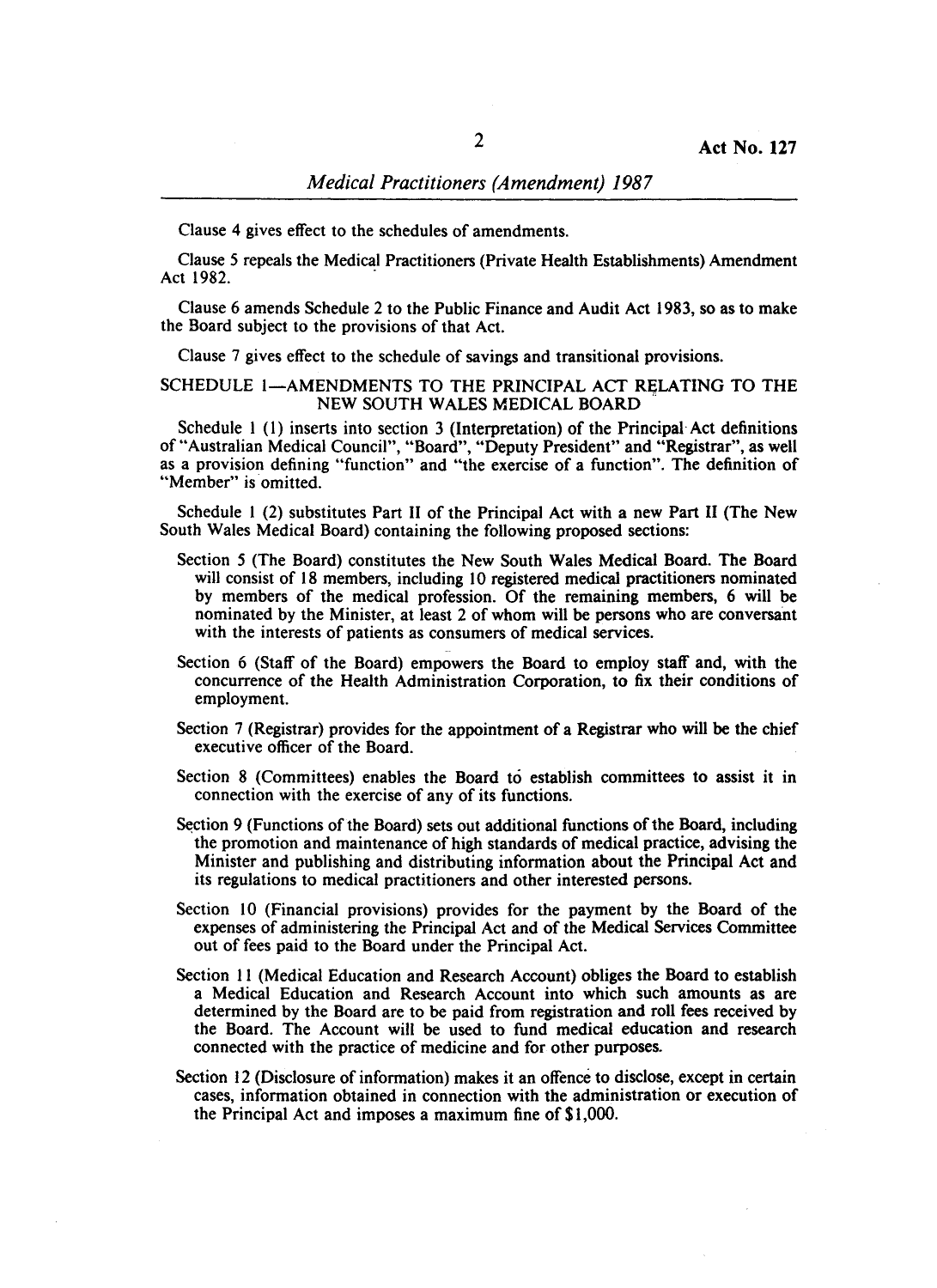- Section 13 (Delegation by Board and Registrar) enables the Board and the Registrar to delegate their respective functions.
- Section 14 (Annual report) provides that particulars of complaints about medical practitioners and action taken in relation to them shall be included in the Board's annual report.
- Section 14A (Shortened references to the Board) requires references in other instruments to the "Medical Board" to be read as references to the "New South Wales Medical Board".
- Section 14B (Service of documents) provides for the service of documents on the Board.
- Section 14C (Authentication of certain documents) states that documents of the Board are sufficiently authenticated if signed by the President, the Registrar or an authorised officer of the Board.
- Section 140 (Recovery of charges etc. by the Board) provides for the recovery of money owed to the Board.
- Section 14E (Proof of certain matters not required) precludes proof of matters, such as the constitution of the Board, from being required in legal proceedings.

Schedule I (3), (4), (5) and (7) amend the Principal Act consequentially on the reconstitution of the Board.

Schedule I (6) amends section 24 (Annual roll fee) of the Principal Act so as to provide that the Board may determine the annual roll fee with the approval of the Minister and also makes an amendment consequent on the reconstitution of the Board.

Schedule I (8) omits section 48 (Financial) from the Principal Act as a consequence of the enactment of proposed section 10 of the Principal Act.

Schedule I (9) omits from section 53 (Regulations) of the Principal Act a power to make regulations as to the old Board's meeting procedures. The new Board will determine its own meeting procedures.

Schedule I (10) inserts Schedules 2 (Provisions relating to the members of the Board) and 3 (Provisions relating to the procedure of the Board) into the Principal Act.

Proposed Schedule 2 provides for the appointment of a President and Deputy President of the Board and of acting members, as well as for other matters, such as terms of office, remuneration, casual vacancies and liability, relating to the members of the Board.

Proposed Schedule 3 states that the Board may determine the procedure at its meetings and provides for other matters, such as a quorum of 10 members, and for voting.

### SCHEDULE 2-AMENDMENTS TO THE PRINCIPAL ACT RELATING TO COMPLAINTS AND DISCIPLINARY PROCEEDINGS

Schedule 2 (I) inserts into section 3 (Interpretation) of the Principal Act definitions of "Chairperson", "Committee", "Deputy Chairperson", "Secretary" and "Tribunal" and also defines competence to practise medicine. The present definitions of "Disciplinary tribunal" and "Investigating committee" are omitted.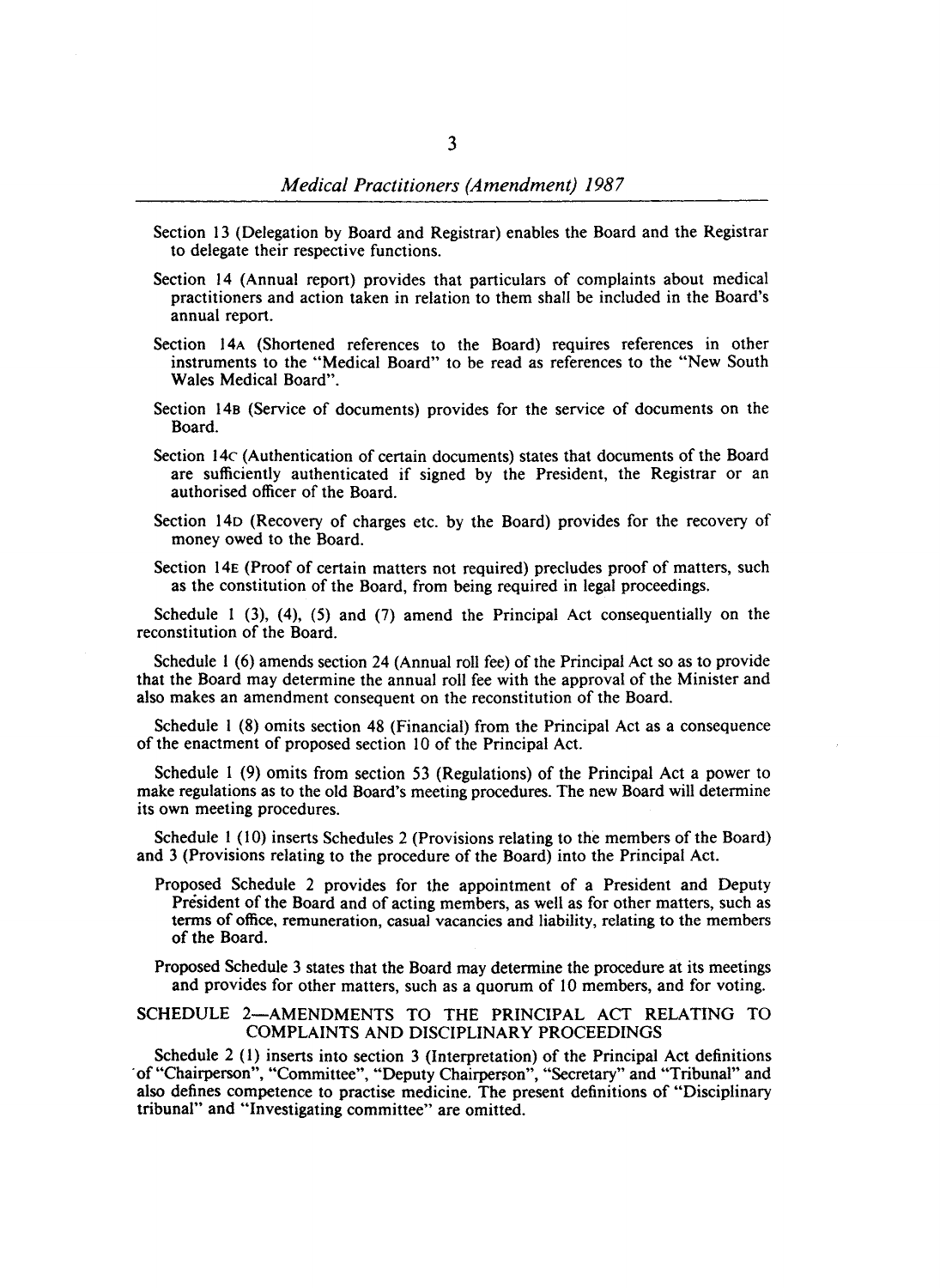Schedule 2 (2), (4), (5), (6), (7), (9), (12) and (14) amend the Principal Act consequentially on the abolition of the investigating committee and the disciplinary tribunal and their replacement by Professional Standards Committees and the Medical Tribunal.

Schedule 2 (3) amends section 19 (Application for registration) of the Principal Act so as to enable the Board to hold an inquiry into the physical and mental competence to practise medicine of an applicant for registration as a registered medical practitioner. The Board will be able to require such an applicant to undergo a medical examination.

Schedule 2 (8) substitutes section 23c (Appeals from determinations of the Board) so as to give a right to appeal to the Tribunal from a determination of the Board relating to an application for registration (this is instead of the previous right to appeal to the Supreme Court).

Schedule 2 (10) inserts proposed sections 26A (Inquiries by the Board) and 268 (Decisions of the Board in an inquiry) into the Principal Act. Section 26A provides that, for the purposes of an inquiry by it, the Board has the same functions and witnesses appearing before it have the same obligations as apply to an inquiry before a Professional Standards Committee. The Board will consist of 3 members for the purpose of its conducting an inquiry. A person in relation to whom an inquiry is held may be accompanied. but not represented, by a barrister or solicitor or another adviser and the Secretary may intervene and be heard in an inquiry. Section 268 makes provision with respect to decisions of the Board in an inquiry.

Schedule 2 (11) omits sections 27-32A of the Principal Act and inserts a new Part IlIA (Complaints and disciplinary proceedings) containing the following proposed Divisions and sections:

### DIVISION *I-Complaints relating to registered medical practitioners*

- Section 27 (Interpretation) sets out an expanded definition of "professional misconduct". In addition to the matters presently set out in the Principal Act, conduct demonstrating a lack of adequate knowledge, experience, skill, judgment or care and conduct by a registered medical practitioner in the practice of medicine that is improper or unethical will constitute professional misconduct. Definitions of "conduct", so as to make it clear that the term includes both an act and an omission, and "complainant", so as to make it clear that the term includes a nominal complainant, are also contained in the proposed section.
- Section 28 (Complaints) provides for the making of complaints about registered medical practitioners to or by the Board or the Secretary of the Department of Health.
- Section 29 (Referral of mental health matters to Registrar) requires notification to the Registrar of registered medical practitioners who become patients under State mental health legislation or protected persons under the Protected Estates Act 1983.
- Section 30 (Referral of matters by courts) re-enacts provisions of the Principal Act requiring courts and coroners to send a certificate of conviction or a transcript of evidence to the Board, as the case requires, in certain matters arising before them involving registered medical practitioners.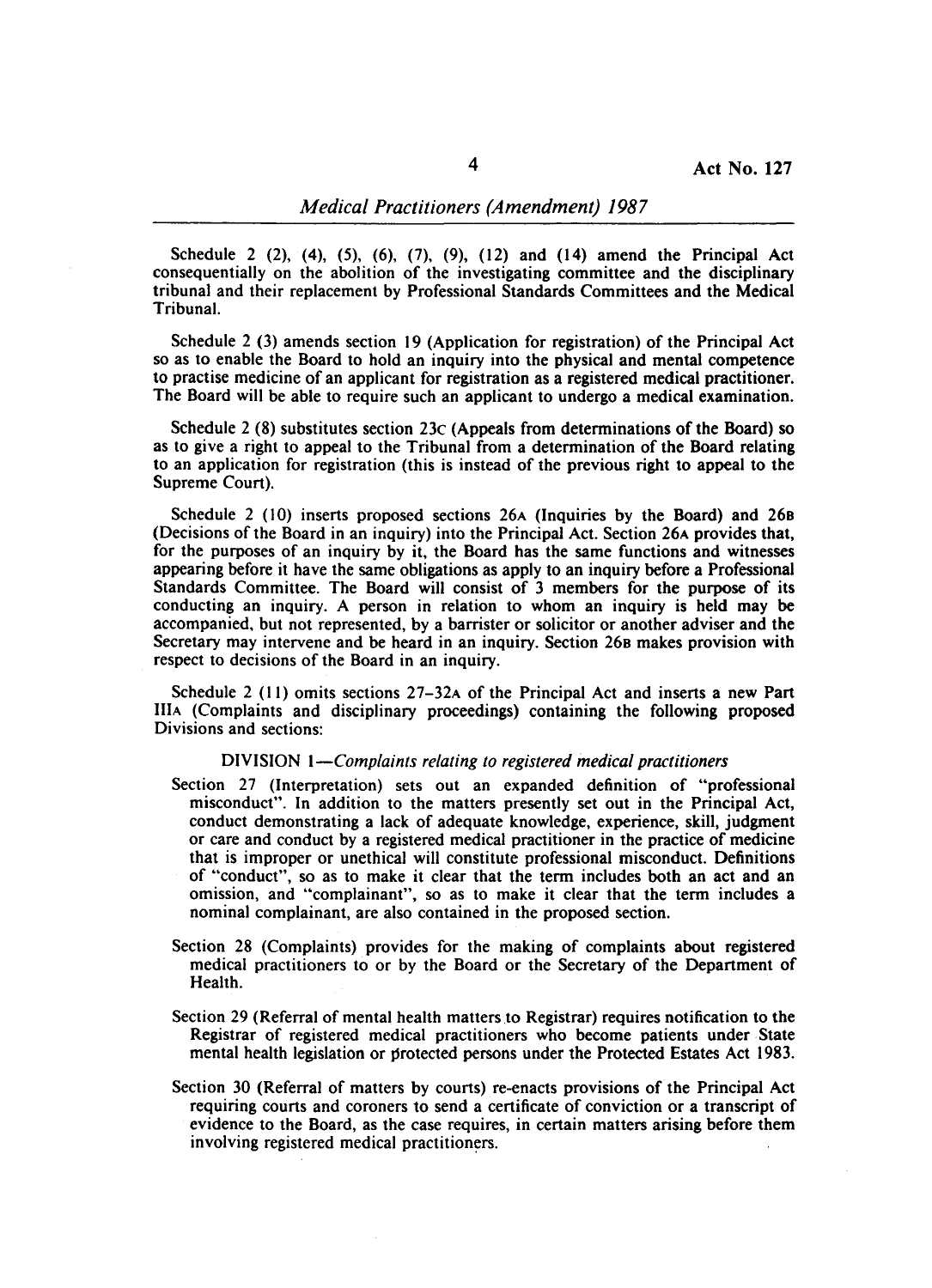- Section 31 (Referral or dismissal of complaints by the Board) provides for the referral of complaints to a Committee or the Tribunal by the Board. The Board must refer any complaint which may warrant the suspension or deregistration of a registered medical practitioner to the Tribunal, but may also refer complaints involving the health of doctors to a Committee.
- Section 32 (Referral or dismissal of complaints by the Secretary) provides for the referral of complaints to the Board, a Committee or the Tribunal by the Secretary. The Secretary must refer any complaint which may warrant the suspension or deregistration of a registered medical practitioner to the Tribunal, but may also refer complaints involving the health of doctors to the Board.
- Section 32A (Investigation of complaints) requires the Board to refer certain complaints to the Secretary for investigation and the Secretary to investigate such complaints as well as any complaint referred by the Secretary to the Board, a Committee or the Tribunal.
- Section 328 (Suspension etc. by the Board) empowers the Board to suspend (for a period not exceeding 30 days), or impose conditions on, a registered medical practitioner if it is satisfied that such action is necessary for the purpose of protecting the life, or the physical or mental health, of any person. If the Board takes such action, the matter must be referred to the Tribunal or in cases involving the health of a doctor it may be referred to a Committee. A period of suspension may be extended for periods of up to 30 days, but only with the written approval of the Chairperson or a Deputy Chairperson of the Tribunal.
- Section 32c (Suspension by the Board for certain Commonwealth offences) provides for the automatic suspension (for a period of up to 5 years) by the Board of a registered medical practitioner who has been convicted of certain Commonwealth offences and fully disqualified from receipt of medicare benefits by the Medicare Participation Review Committee established under the Health Insurance Act 1973 of the Commonwealth.
- Section 320 (Appeals against suspension etc. by the Board) gives a person affected by a suspension or conditions imposed under section 328 or 32c a right to appeal to the Tribunal.

#### DiVISION *2-Hearing of complaints by Professional Standards Committees*

- Section 32E (Professional Standards Committees) provides for Professional Standards Committees. For the purposes of hearing a complaint, a Committee will consist of 2 registered medical practitioners appointed by the Board and a lay person nominated by the Minister who mayor may not be members of the Board. More than one Committee may be constituted at one time so as to enable more than one matter to be heard at one time.
- Section 32F (Proceedings before a Committee) provides that proceedings before a Committee shall be held in the absence of the public, unless the Committee otherwise directs, and that the Committee may conduct the proceedings as it thinks fit.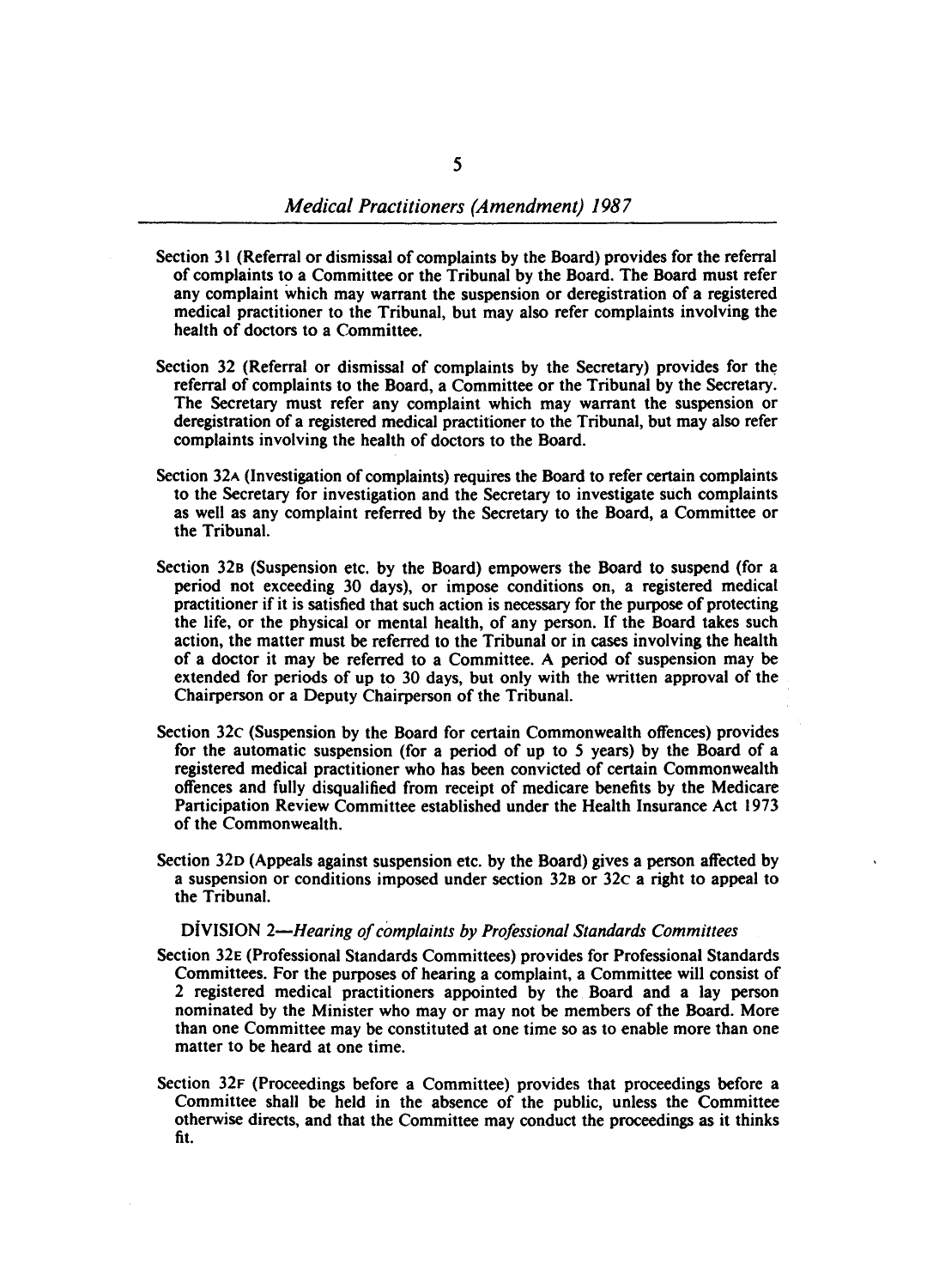- Section 32G (Representation before a Committee) enables a complainant or a registered medical practitioner about whom a complaint is made to be accompanied, but not represented, by a barrister or solicitor or another adviser in an inquiry before a Committee.
- Section 32H (Referral of certain matters to the Tribunal) requires a Committee to terminate an inquiry and refer a complaint to the Tribunal if at any time the Committee forms the opinion that a complaint may provide grounds for the suspension or deregistration of a registered medical practitioner or becomes aware that the complaint or another complaint about the same person has been referred to the Tribunal.
- Section 321 (Determinations of Committees) sets out the powers of a Committee if it finds the subject-matter of a complaint to have been proved.
- Section 32J (Complaints relating solely to physical and mental capacity) enables a Committee, in a case involving the health of a doctor, to recommend to the Chairperson or a Deputy Chairperson that the medical practitioner concerned be suspended or deregistered. The Chairperson or Deputy Chairperson may act on the recommendation and there is a right of appeal to the Tribunal under proposed section 32L.
- Section 32<sub>K</sub> (Decisions of a Committee) provides for the making of decisions by a Committee and requires it to make its reasons for its decisions available to the complainant, the registered medical practitioner concerned and such other persons as it thinks fit.
- Section 32L (Appeals against decisions of a Committee etc.) gives a complainant or a registered medical practitioner a right to appeal to the Tribunal against a finding of or the exercise of a power by a Committee. Appeals will be dealt with by way of rehearing. Appeals with respect to a point of law may also be made, whether or not an inquiry has concluded.

#### DIVISION *3-Hearing of matters by the Medical Tribunal*

- Section 32M (The Medical Tribunal) constitutes the Medical Tribunal. For the purposes of conducting an inquiry or hearing an appeal, the Tribunal will consist of the Chairperson or a Deputy Chairperson, 2 registered medical practitioners appointed by the Board and a lay person nominated by the Minister who mayor may not be members of the Board. More than one group of persons constituting the Tribunal may sit at one time so as to enable more than one matter to be heard at one time.
- Section 32N (Chairperson and Deputy Chairpersons of the Tribunal) provides for District Court judges to be appointed as the Chairperson and Deputy Chairpersons of the Tribunal.
- Section 320 (Proceedings before the Tribunal) provides that proceedings before the Tribunal shall be held in public, unless the Tribunal otherwise directs, and that the Tribunal may conduct the proceedings as it thinks fit.
- Section 32p (Representation before the Tribunal) enables a complainant or a registered medical practitioner about whom a complaint is made to be represented by a barrister or solicitor or another adviser in proceedings before the Tribunal.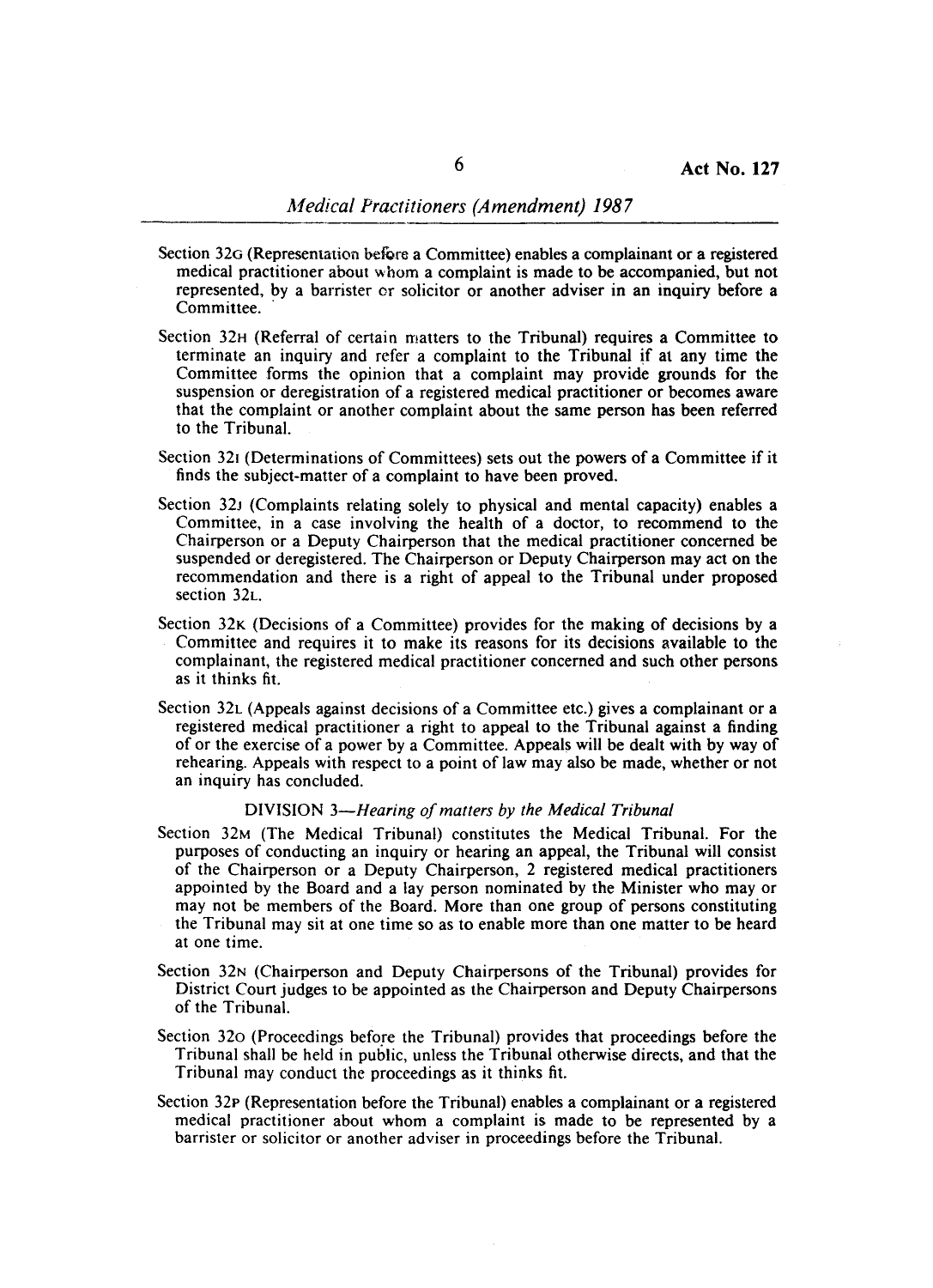- Section 32Q (Chairperson or Deputy Chairperson not to review own decisions) prohibits the Chairperson or a Deputy Chairperson who has decided a question in a matter from sitting on an inquiry or appeal concerning the matter in which the decision was made.
- Section 32R (Determinations of the Tribunal) sets out the powers of the Tribunal if it finds the subject-mattet of a complaint to have been proved.
- Section 32s (Suspension orders) makes provision in relation to suspended medical practitioners.
- Section 32T (Decisions of the Tribunal) provides for the making of decisions by the Tribunal and requires it to make its reasons for its decisions available to the complainant and the registered medical practitioner concerned and such other persons as it thinks fit.
- Section 32u (Appeals against decisions of the Tribunal) gives to a complainant or a registered medical practitioner a right to appeal to the Supreme Court from a decision of the Tribunal with respect to a point of law or against the exercise of a power by the Tribunal. Appeals with respect to a point of law may be made whether or not an inquiry has concluded.
- Section 32v (Review of suspension or deregistration by the Tribunal) gives the Tribunal power, on application by a person who has been suspended from practising medicine or deregistered, to end the suspension or to have the person registered.
- Section 32w (Inquiries etc. where other proceedings) removes any doubt as to whether an inquiry may be conducted into a complaint about a registered medical practitioner before any relevant criminal or civil proceedings are completed.

Schedule 2 (13) substitutes section *SOA* (Protection from liability) so as to protect members of a Committee or the Tribunal or a person acting as a nominal complainant from liability for acts done in good faith for the purposes of executing the Principal Act or any other Act.

Schedule 2 (15) inserts proposed Schedule 4 (Proceedings before a Committee and the Tribunal) into the Principal Act. The Schedule contains the following proposed clauses:

- Clause I (Proceedings generally) states that a Committee and the Tribunal are not bound to observe the rules of law governing the admission of evidence.
- Clause 2 (Power to summon witnesses and take evidence) sets out the powers of a Committee and the Tribunal in relation to compelling the attendance of witnesses and the giving of evidence at an inquiry or appeal.
- Clause 3 (Power to obtain documents) sets out the powers.of a Committee and the Tribunal to require documents to be produced.
- Clause 4 (Evidence of other proceedings) allows a Committee and the Tribunal to admit as evidence the result of or evidence given in the course of proceedings in other courts (whether or not in New South Wales).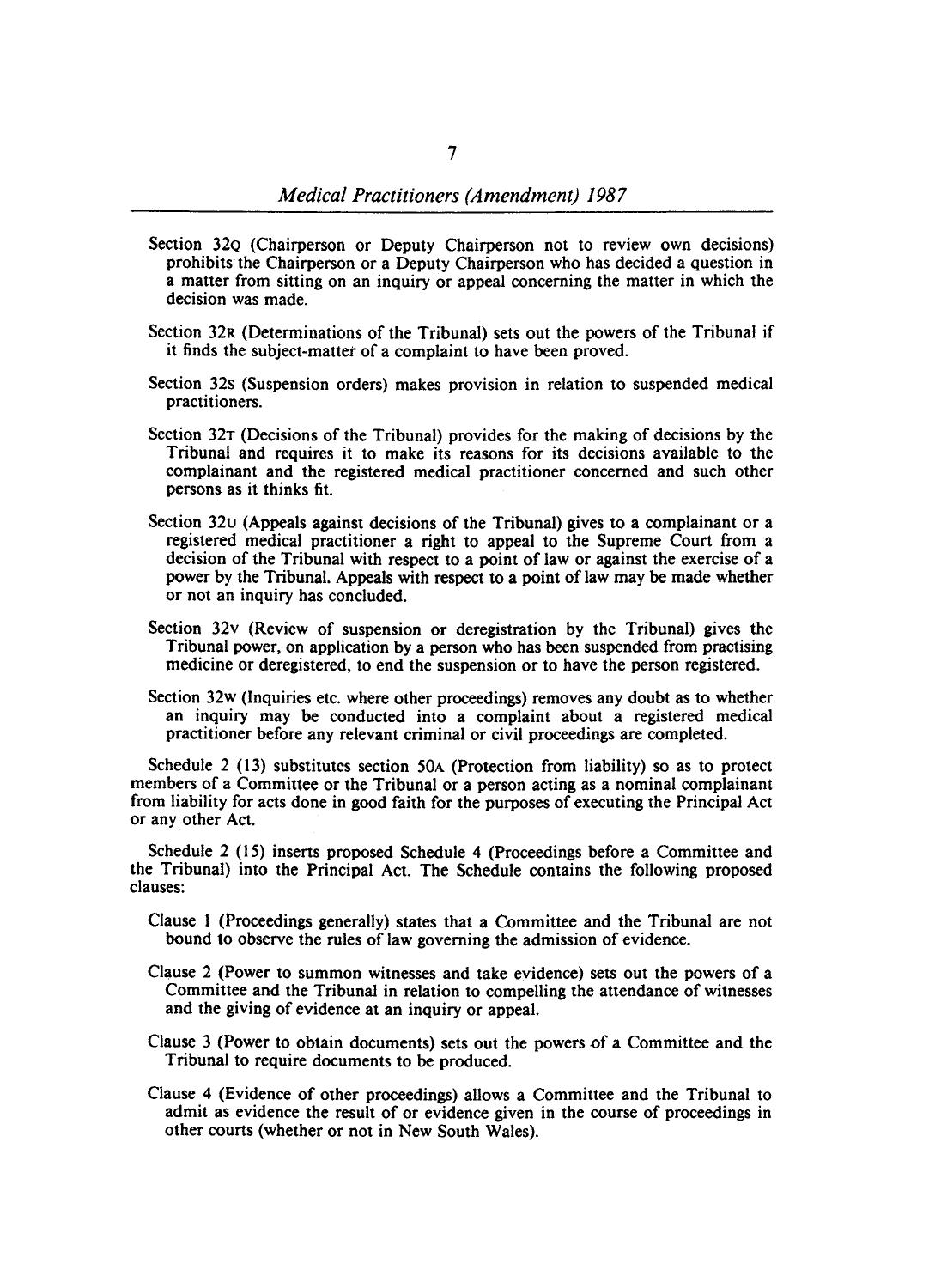- Clause 5 (Additional complaints) provides for inquiries to be conducted by a Committee or the Tribunal into more than one complaint and for a Committee or the Tribunal to deal with additional matters. arising during proceedings as if a complaint had been made in respect of them.
- Clause 6 (Release of information) empowers a Committee and the Tribunal to direct that the name or address of a complainant, a registered medical practitioner or a witness in proceedings, that evidence given in proceedings or that the subject-matter of a complaint not be published, except in a professional publication. It will be an offence with a maximum fine of \$2,000 to contravene such a direction.
- Clause 7 (Authentication of documents by a Committee or the Tribunal) sets out the manner in which documents of a Committee or the Tribunal may be authenticated.
- Clause 8 (Nominal complainaht) provides for the Secretary or a person appointed by the Secretary to act as nominal complainant in proceedings before a Committee or the Tribunal.
- Clause 9 (Intervention by Secretary) empowers the Secretary to intervene in proceedings before a Committee or the Tribunal.
- Clause 10 (Expedition of inquiries and appeals) imposes a duty on a Committee and the Tribunal to hold and determine inquiries and appeals as soon as practicable after a complaint or matter is referred to the Committee or the Tribunal, or an appeal or application is made to the Tribunal, as the case may be.
- Clause II (Evidentiary certificate) provides for the use of a certificate, signed by the Registrar and certifying certain matters relating to the suspension or registration of a person, as evidence of those matters in proceedings before a Committee or the Tribunal or other courts or tribunals.
- Clause 12 (Certain complaints may not be heard) enables a Committee and the Tribunal to decide not to commence or to terminate certain proceedings.

SCHEDULE 3-MISCELLANEOUS AMENDMENTS TO THE PRINCIPAL ACT Schedule 3 (I) omits section 2 (Division into Parts) of the Principal Act.

Schedule 3 (2) amends section 15 (Full entitlement to registration) of the Principal Act so as to make holding an Australian university degree accredited by the Australian Medical Council or a New Zealand degree set out in Schedule 1 one of the necessary qualifications for full registration as a registered medical practitioner.

Schedule  $3$  (3) amends section 16 (Limited entitlement to registration) of the Principal Act so as to enable an overseas qualified medical practitioner to obtain limited registration if he or she has obtained results satisfactory to the Board in an examination conducted by the Australian Medical Council.

Schedule 3 (4) amends section 24 (Annual roll fee) of the Principal Act so as to enable a person who has been deregistered for not paying an annual roll fee and who pays the fee to be registered with effect from the date the person was deregistered.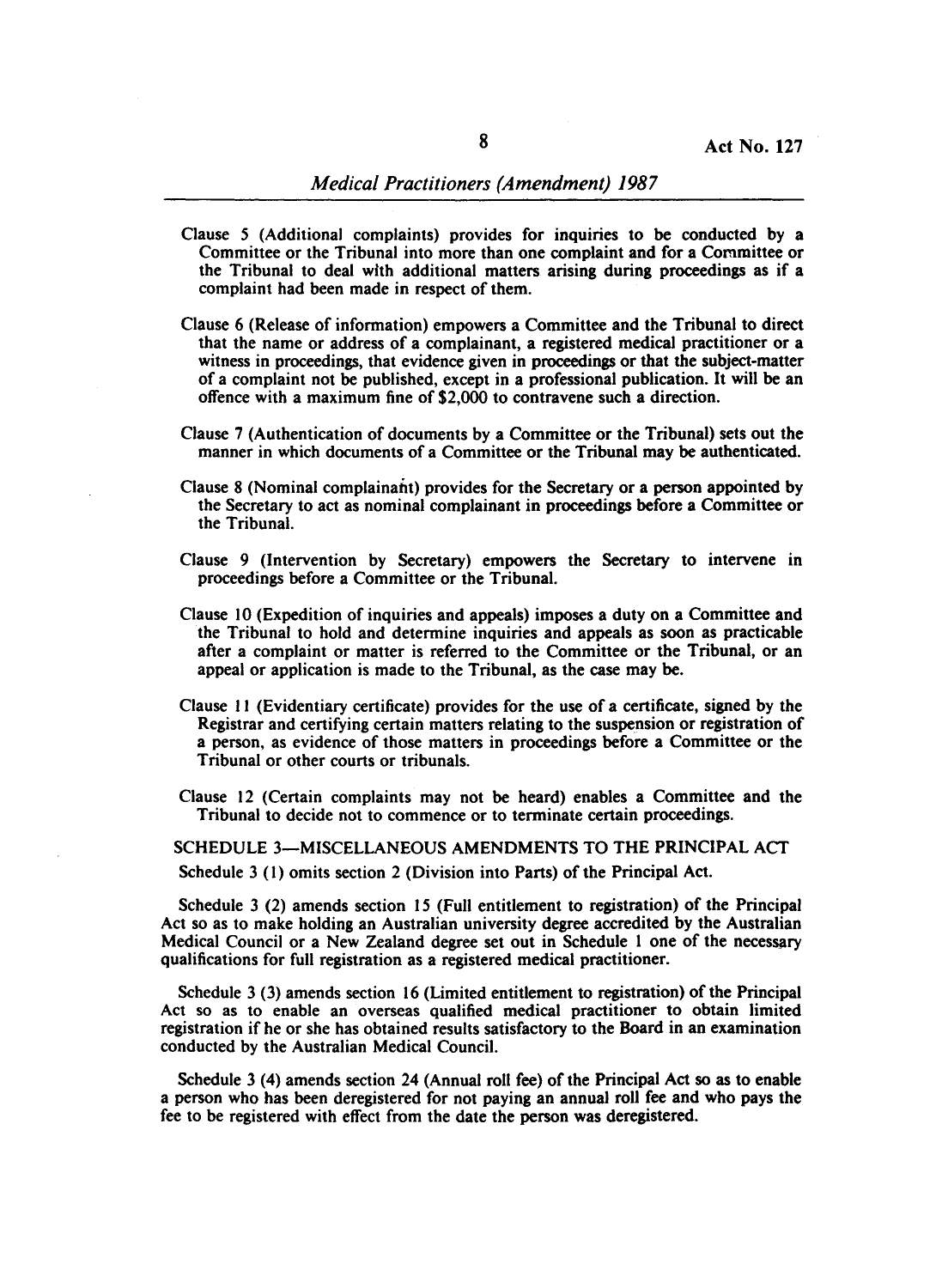## *Medical Practitioners (Amendment) 1987*

Schedule 3 (5) amends section 26 (Removal from New South Wales Register after removal from other register) of the Principal Act so as to remove the requirement for a 2 month period to have elapsed before the name of a practitioner who has been deregistered elsewhere than in New South Wales can be removed from the Register.

Schedule 3 (6) amends section 39 (Powers of entry, search and seizure) of the Principal Act to authorise entry on to premises for the purposes of investigating a complaint or a complaint intended to be made under proposed Part IlIA of the Principal Act. The power to enter premises and seize and copy documents is also extended to include a power to enter premises in or on which it is believed medical records are kept, rather than only premises in which a medical practitioner practises, as is presently the case. '

Schedule 3 (7) amends section 39AA (Search warrant) of the Principal Act so as to provide for the obtaining of search warrants to enter premises in the additional circumstances referred to in section 39 of the Principal Act, as amended by the proposed Act.

Schedule 3 (8) inserts proposed section 41c (Medical records to be kept) into the Principal Act. The proposed section imposes an obligation on registered medical practitioners (not being employees) to keep prescribed records for a period of not less than 7 years.

Schedule 3 (9) and (10) amend the Principal Act consequentially on the insertion of a definition of "Secretary" into the Principal Act.

Schedule 3 (11) amends section 52 (Offences and penalties) of the Principal Act to substitute an outdated reference to a court of petty sessions.

Schedule 3 (12) amends section 53 (Regulations) of the Principal Act so as to enable regulations to be made with respect to after-hours medical services and medical deputising services.

Schedule 3 (13) substitutes Schedule I to the Principal Act. The effect of this is to exempt holders of New Zealand medical degrees from the requirement to sit the Australian Medical Council's examination before being registered.

## SCHEDULE 4-SAVINGS AND TRANSITIONAL PROVISIONS

Clause I (Interpretation) contains definitions of terms used in the Schedule.

Clause 2 (Members of old Board) provides that members of the old Board shall cease to hold office from the commencement of Schedule I (2) to the proposed Act.

Clause 3 (References to certain officers and to old Board) requires references to the president of the old Board and to the old Board in other Acts or instruments to be read as references to the President of the new Board and the new Board, respectively, from the commencement of Schedule I (2) to the proposed Act.

Clause 4 (Appointments etc. before commencement) enables appointments of members of the new Board to be made and other related things to be done before the commencement of Schedule I (2) to the proposed Act.

Clause 5 (First meeting of new Board) provides that the Minister shall call the first meeting of the new Board.